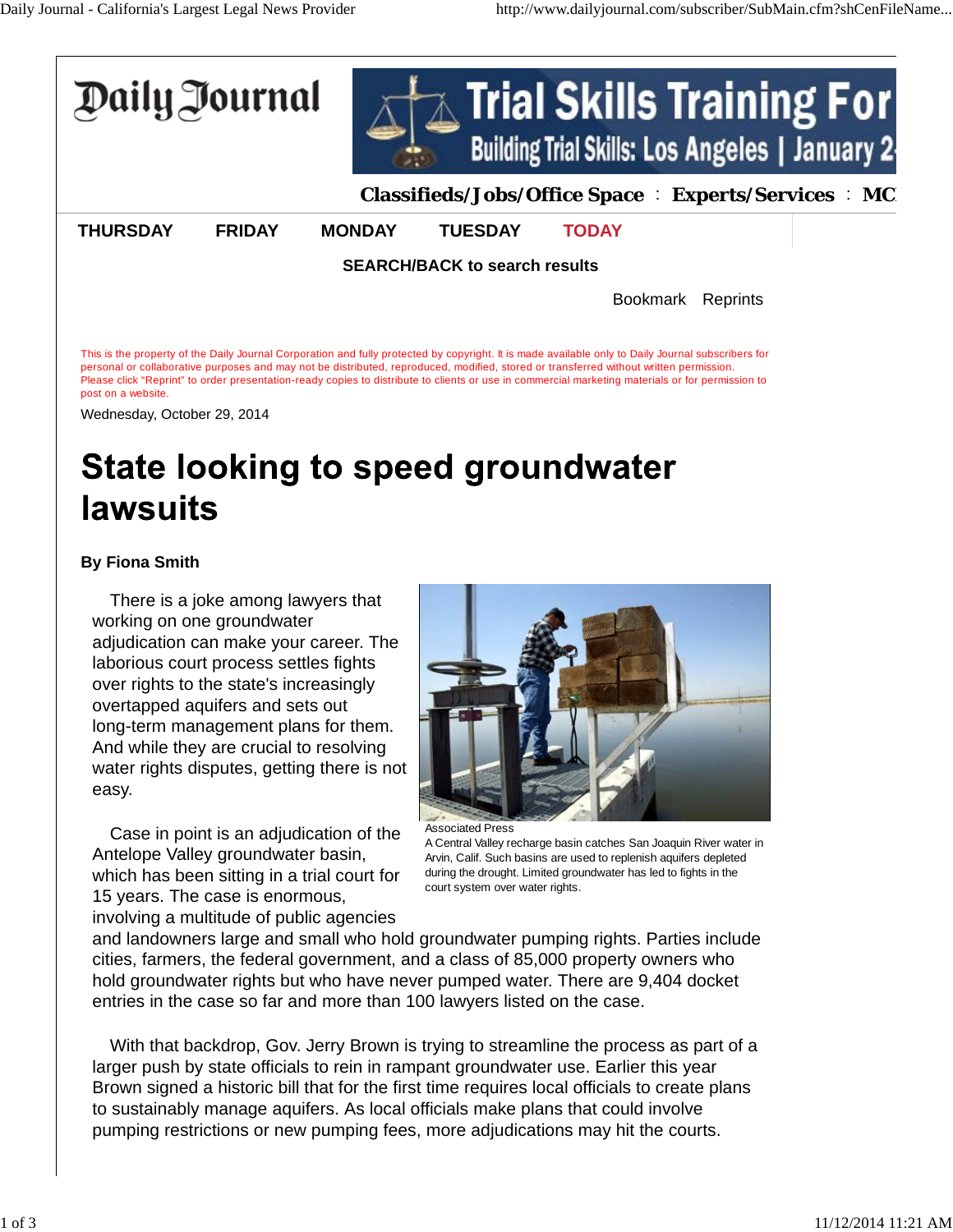Brown stated his desire to streamline adjudications in his signing statement accompanying the Sustainable Groundwater Management Act, and the Senate Committee on Natural Resources and Water is holding a hearing on the issue on Nov. 20.

The new law provides one path to sustainable water management; adjudications are another, said Gordon B. Burns, a lawyer and undersecretary of the California Environmental Protection Agency.

"The problem with adjudications is they're not cost effective, it takes a long time and it's expensive. So if we can make it more cost effective without compromising the fairness of the process, that would make it a more attractive option," Burns said.

Adjudications are the best solution to groundwater disputes because they address both water rights and long-term aquifer management, but "adjudication has been a four-letter word in the groundwater community ... because of the utter pain of going through the process," said Russell M. McGlothlin, a shareholder with Brownstein Hyatt Farber Schreck LLP.

In the Santa Maria groundwater basin, in Santa Barbara and San Luis Obispo counties, an adjudication took 15 years to work through the trial and appellate courts, and it is still not completely resolved. That case involved thousands of parties and has cost tens of millions of dollars, said Henry S. Weinstock, a partner at Nossaman LLP who worked on the case.

Adjudications are triggered when someone files a lawsuit claiming their groundwater rights are being infringed or demanding the court determine their groundwater rights. The unadjudicated aquifers most in trouble are in the Central Valley, where heavy pumping in the current drought has rapidly lowered groundwater levels and caused land to sink up to 21 inches between 2008 and 2010 alone, according the U.S. Geological Survey.

There are several reasons these cases take so long, and attorneys agree some parts of the process could be improved to speed them up. Finding a way to expedite the service process is one. Identifying all the parties and getting them personally served is "a very lengthy and expensive and not very reliable process," said Thomas S. Bunn, with Lagerlof, Senecal, Gosney & Kruse LLP, who is involved in the Antelope Valley adjudication. He said it took six years to serve the parties in that case.

Discovery is also a real headache because a lot of time is spent trying to figure out the basic information in the case - who is pumping, how much they are pumping, how much water they are claiming a right to and how they use the water, said McGlothlin. Requiring litigants to provide that information up front could cut a big chunk off time and expense, he said.

The courts could reduce discovery disputes by creating standardized forms for groundwater adjudication discovery requests, as they have done in other types of civil cases such as personal injury, Weinstock said.

Some judges may feel uncomfortable actively overseeing settlement discussions in a case on which they could later rule at trial, but explicitly allowing judges to do so could